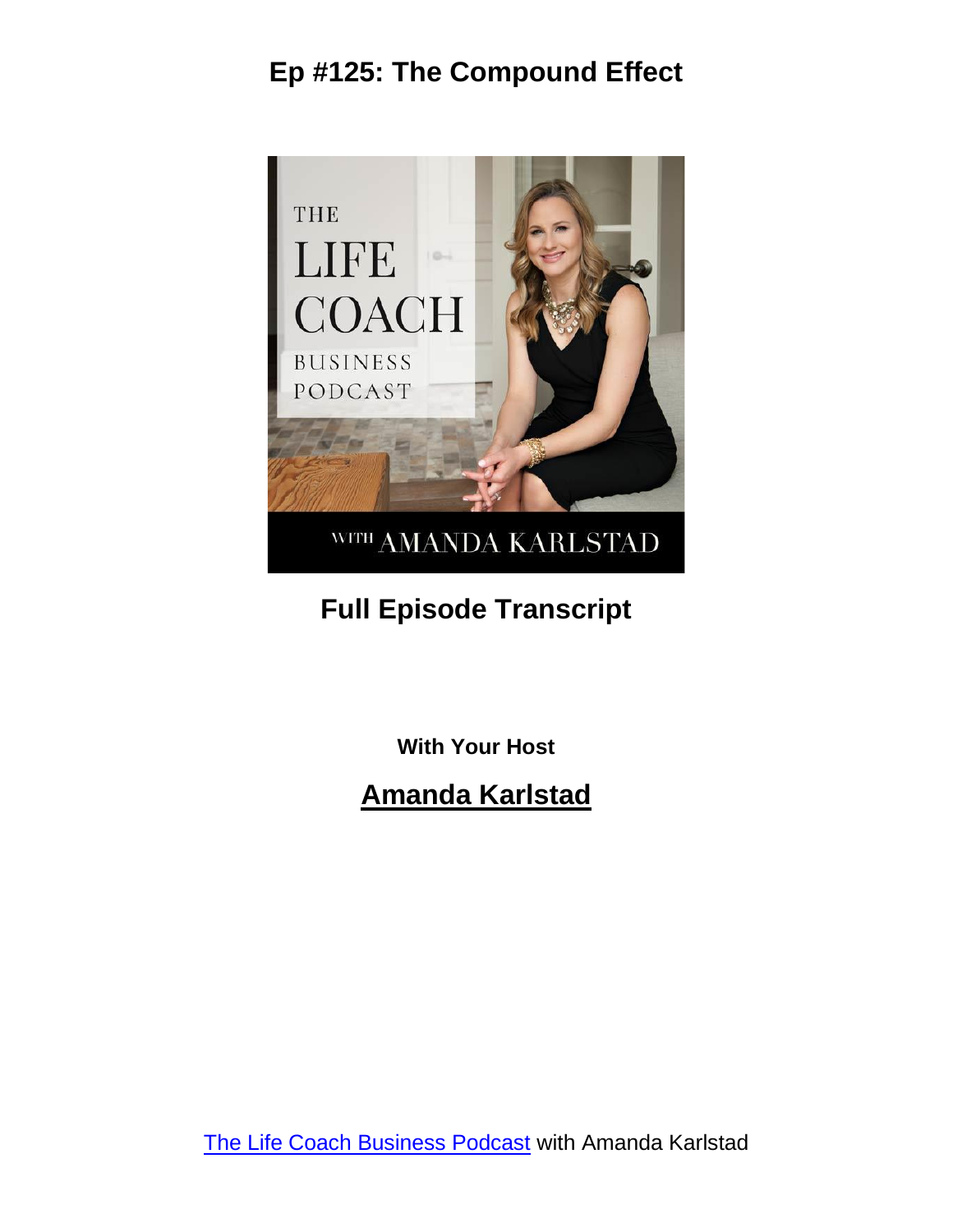You are listening to *The Life Coach Business Podcast* with Amanda Karlstad episode number 125.

Welcome to *The Life Coach Business Podcast*, a show for coaches who are ready to up-level their business and take their impact, leadership, and results to a whole new level. If you're ready to start taking powerful action and become the leader your business needs in order to grow and thrive, this show is for you. I'm your host, Amanda Karlstad, certified life and business coach, and entrepreneurial leadership expert. Now, let's get down to business.

Hello and welcome everyone. Glad to have you here today. I hope wherever you're tuning in from that you are well. Today I want to talk to you about a concept that I was thinking about recently and I actually learned about a few years ago, even before I launched my own coaching practice. I actually learned about this concept, and I can remember teaching my team about it back at the time when I was serving as an executive director in higher ed.

At the time, I had a pretty large team. I had about 50 direct reports. I can remember having them in one of our meeting rooms and talking to them and teaching them about this concept today. I was thinking about it recently and thinking about just how important it is when it comes to entrepreneurship and when it comes to building and growing and scaling a business.

That concept is the compound effect. I learned this concept from Daren Hardy. He wrote a book on this concept. It's called *The Compound Effect*. It's a great book. I highly recommend it. To really just kind of give you the cliff notes version, to really just summarize what the compound effect is. What it is is essentially the concept that when you make small and smart choices consistently overtime, what ends up happening is that equals. It ends up equaling what he calls radical difference or huge results in whatever it is that you happen to be applying it to.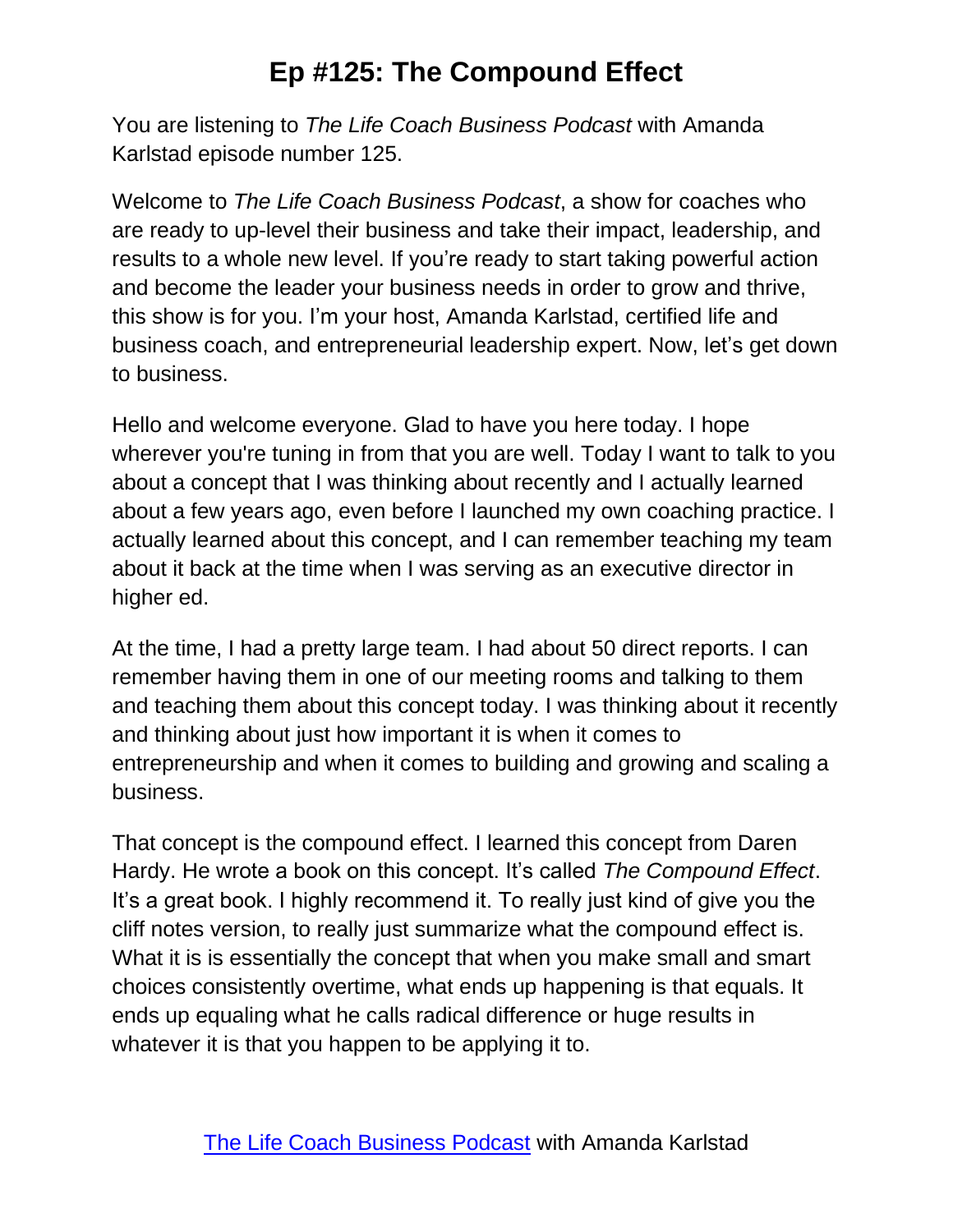So it's really a strategy of being able to reap some really big rewards from what might seem like very small and seemingly insignificant actions. So part of what I love about this concept is so much about what I teach, about taking responsibility for your results and the importance of knowing your numbers, the importance of measurements so that you can continue to make improvements and make those smart choices. That when you do that overtime and when you do that with consistency will create huge results in whatever area of life or whatever area of business that you happen to be applying it to.

So as I've been thinking about this over the last several days, I was thinking, again, about how important this is when it comes to entrepreneurship, when you're growing and scaling your coaching practice. Because the truth is that being able to apply the principle of the compound effect so that you can make decisions, you can make educated and smart decisions that on the surface might seem insignificant to you in the moment.

What happens is that overtime as you make those decisions, what ends up is those decisions end up compounding. When they compound overtime, they're ultimately what will create the results in your business. So as I look at my own business, when I look at where my business is today and I look at the choices that I've made as I've grown and scaled my business, it has really been a product of this concept even though I wasn't always consciously thinking about this. The truth is that having applied the compound effect, making consistent and committed decision in my business overtime has been what has produced the biggest results.

So in thinking about this, I was just thinking about how powerful this has really been for me. How powerful it's really been in my business. When I look at my clients as so many of them are in the process of scaling their businesses and looking at how important the compound effect is to them. How so much of the work that we do focuses on this concept.

So whether it's deciding what their new program will look like or maybe how they're going to price it, what their strategy is around how they're going to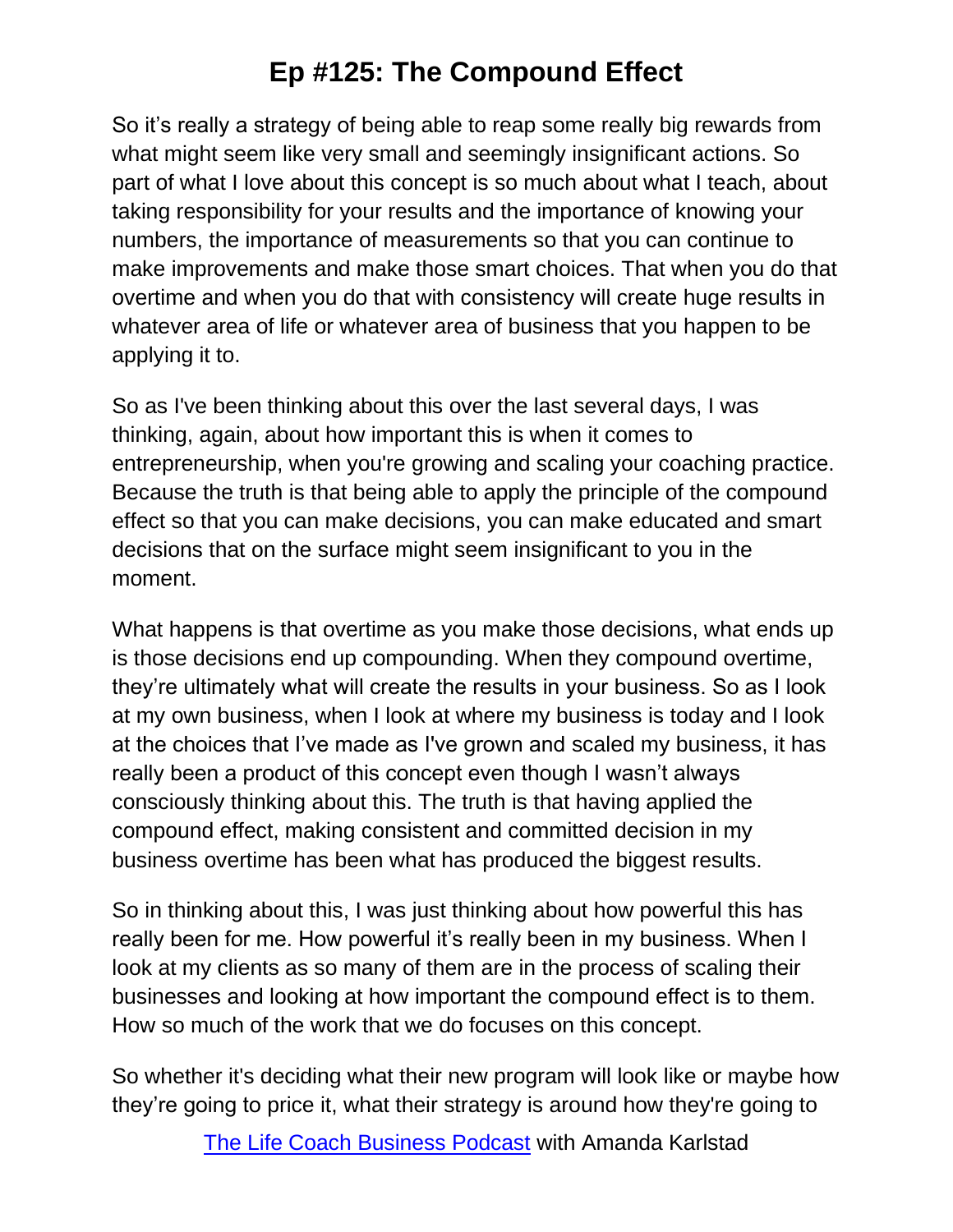market their program. It could even be down to how they want to schedule their days, their work weeks in a way that allows them to not only scale and grow a business to half million dollars or a million dollars, but also be a present parent.

So all of this in combination with all of the mindset and the inner work and the belief work that must be present in order to grow and scale effectively, all of those decisions, all of those beliefs. Those beliefs and decisions end up creating such a huge compound effect in their business and also in their life.

Here's something that I want you to really understand about the compound effect. The truth is that when you are applying this, and by the way you're always applying this in some way even though you're not consciously thinking about it on a daily basis, right.

So when you decide with intention what that compound effect is going to be, what happens is that so often, and I see this happen a lot in the coaching industry and just in online business in general with entrepreneurs because this is human nature. What happens is everybody wants to jump really quickly to the big win. Everybody wants to jump to that six figure launch. Everybody wants to jump to that 200K result or that 500K or that million dollar result. The reality is that so often we're not consciously thinking about the effect of the compound effect on a daily basis in the process.

When I look at this, the importance of the compound effect in getting to that result, in building a business that is truly sustainable and that is successful over the long term. This is what it really comes down to is applying and consciously, deliberately applying the compound effect in the business.

So this is why this is such a huge focus with my clients as I'm helping them take their businesses to the next level, and it's why it's what I talk about all of the time, why we want to create an ecosystem. A sustainable ecosystem in the business that's truly intentional, that truly allows them to grow and scale in a sustainable way and not in a frantic way.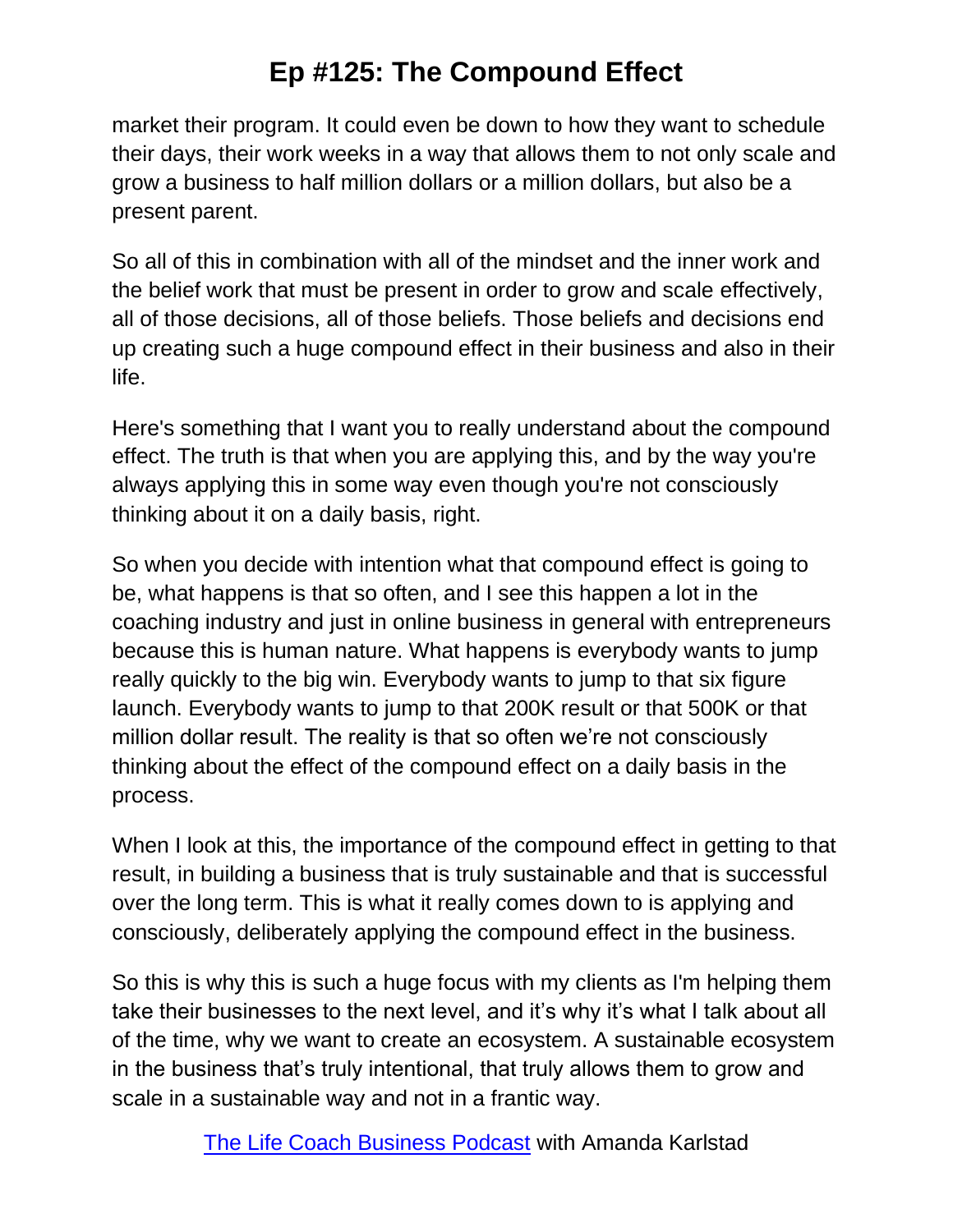It's really approaching the business in a way that's intentional and purposeful and creates a real foundation that builds and compounds over time. What happens is that when we do this, it allows us to set their business up for success both in the short term but also in the long term.

Here's what I've got to tell you all about this. A lot of times this isn't the bright, shiny, fun work. A lot of times this is instead of what it means to show up on a Tuesday and get to work, whether that's on creating assets that are needed to promote an upcoming launch or maybe putting a new funnel together that's going to serve their clients or their business over the next year or more. It could be a new skill that you really don't feel like learning. It could be a new software, a new system. It could be even things like paid ads for example.

Because running a business, especially when you're a solopreneur, it requires you to really be in charge of everything, right? So a lot of times these things can feel so tedious, and they feel not fun. They're definitely not like the glamorous posts that you might be seeing on social media.

The truth is that they're also what creates the most powerful compound effect in the business. They're the things that aren't going to get the likes. They're not gonna get comments. They're not gonna get the shares, and especially not in the moment when you're creating them. They're probably not gonna feel fun in the moment because they're going to require a new level of you. They're going to require that you grow, that you expand, that you learn new skills that you might not currently have.

I want to remind you all because of our brains, one of its jobs is to conserve energy, what happens is when you are in the process of learning and implementing new things in your business, especially when it's something new, your brain will resist. I see this happen so often. It'll start to offer thoughts like this isn't fun or this won't work, or this is too hard. Whatever version that might be.

What happens is then it's very common to go back to what feels comfortable, to go back to what feels safe, to go back to that which doesn't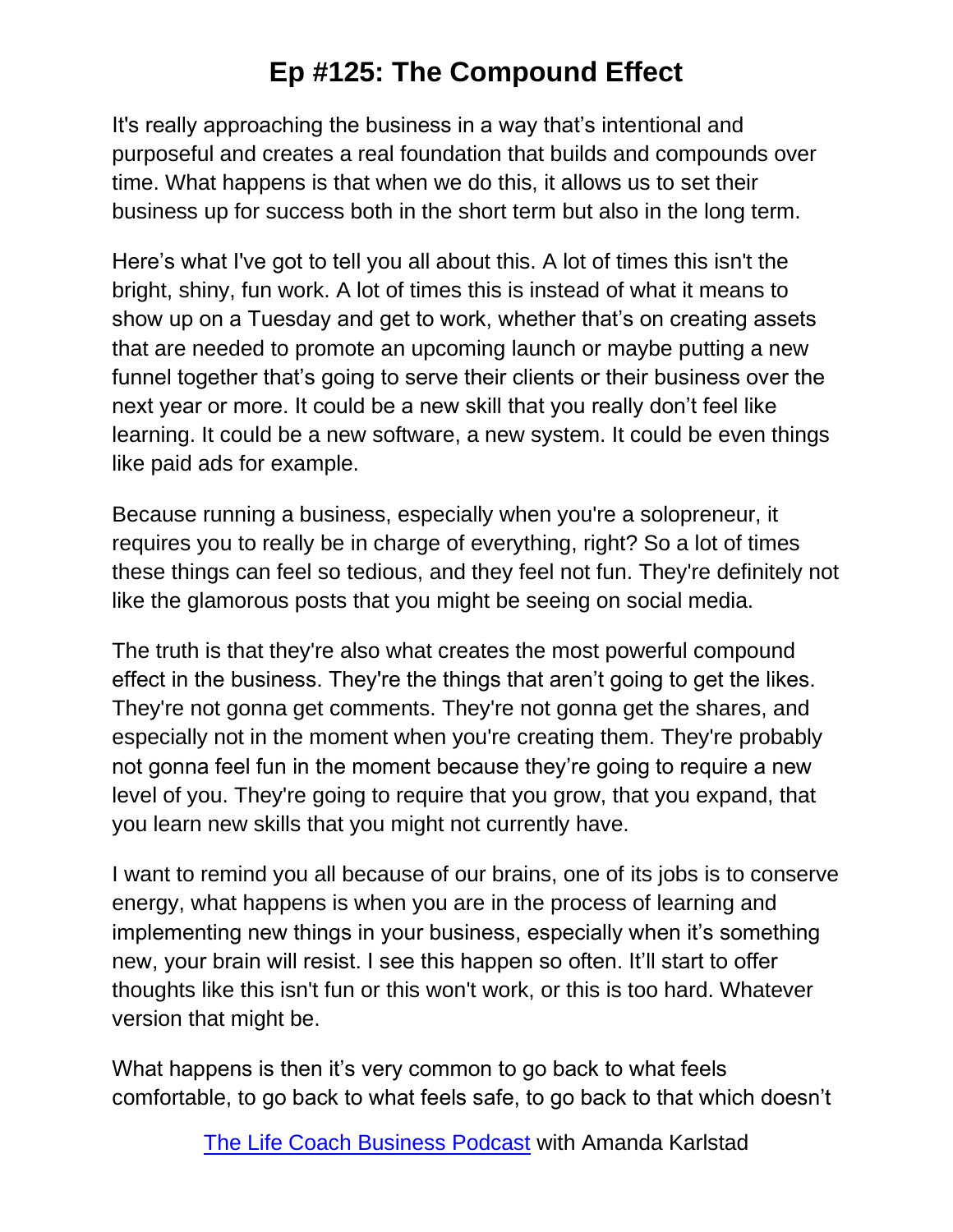challenge you. My friends, the compound effect, I want you to understand that it works in that way too. So whatever it is that you're focusing on, whatever it is that you're putting your energy into, whatever it is that you're allowing your mind to think whether it serves your business and your clients or not is what you will experience, and that will happen in the form of your results.

So I want to offer to all of you here that I know all of you want the big win. I know all of you listening want to be an example of what is possible. I know all of you want to be able to make a huge impact with your work and help so many clients, and I know you're all doing such purposeful work. I want to recognize that, and I want to commend you on that. I know you want to make a lot of money. You want to have a lot of freedom. You want to have flexibility in your life and be a present parent as you do this.

What I will say is that all of this is possible for you. It's 100% available to every single one of you. But it's so important that you also understand that all of that, the big win, the being an example of what is possible, being able to make a huge impact. Helping your clients transform, making a ton of money, having that freedom and flexibility in your life, creating your dream life and your dream business, all of that are the byproducts.

All of that comes from the small incremental decisions that you make on a daily basis. Those small incremental decisions that you make to show up in service to your clients. Those small, incremental decisions you make to learn what you need to learn so that you can actually take your business to the next level. Those small incremental decisions you make so that you don't allow yourself to get distracted.

The small incremental decisions you make to not allow your belief and your goals in whatever it is that you most want and most want to create. That you make a decision, and you hold that belief, and you build that belief, and you find evidence of that belief in any place that you can. That you decide not to abdicate your responsibility for results to anyone else or to anything outside of you. That you take full ownership, full responsibility and understand that you get to create the results you have every single day.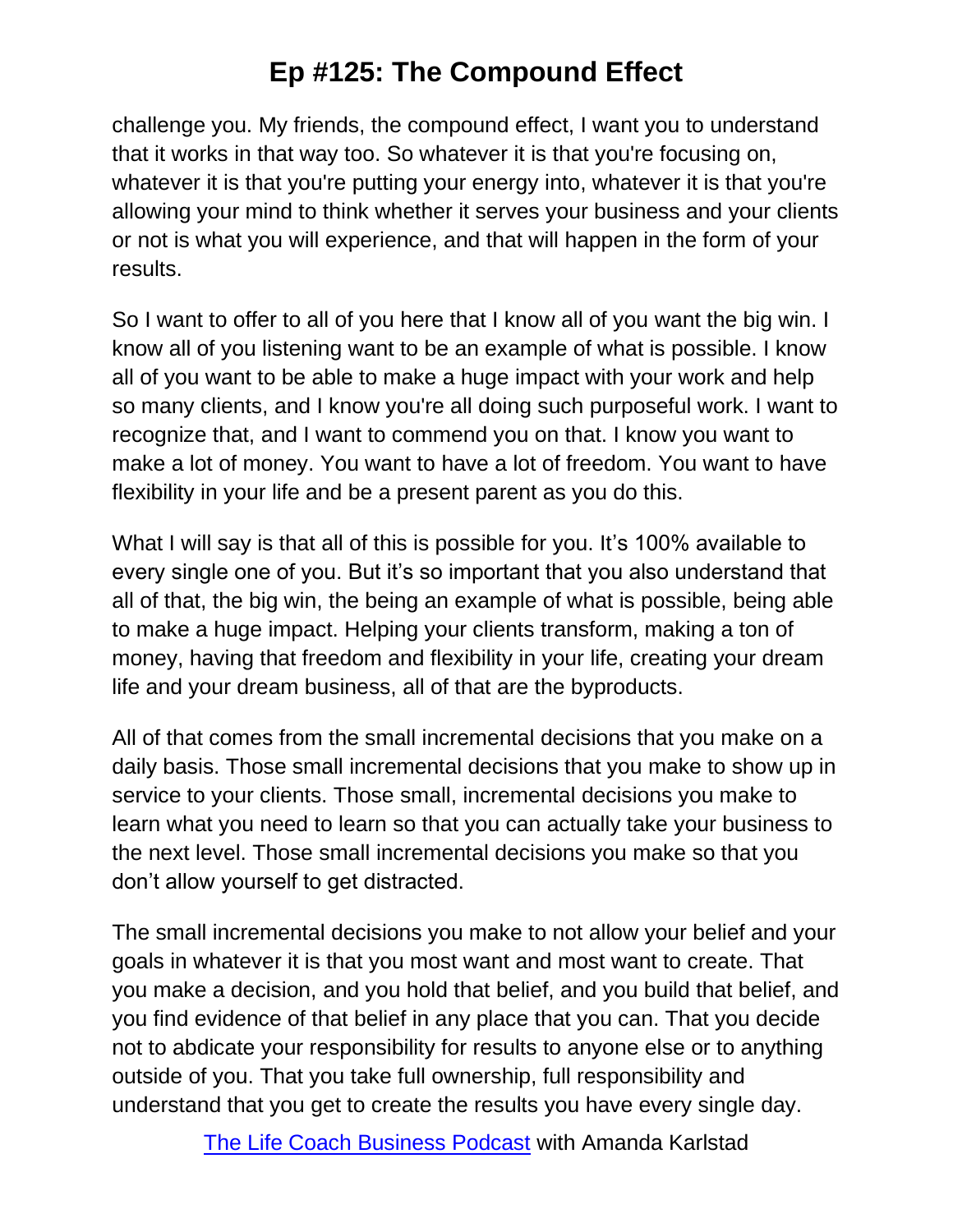That might mean that you don't see the big win immediately. In some cases it might, but in a lot of cases you might not. You have to remember that those big wins, those byproducts of making those small-committed decisions and following that through with your actions every single day, that big win is the byproduct of you showing up on a Tuesday like you said you would. It's the byproduct of you creating something of value that serves your clients, that serves your business growth.

Learning that new skill, implementing that new thing, stepping outside of your comfort zone, not allowing your focus to be on why things aren't working. Only looking for ways in which they are. This is about demanding a higher standard of thinking from yourself, demanding a higher standard of being and operating that's actually congruent with the level of results that you most want. This is the power of the compound effect.

When you think about this over the course of a week or over a month or over a quarter or over a year, I want you to really think about what type of difference this might make for you. Really think about that. I always like to think about this in terms of building new muscle. If you want a six pack or whatever it is that you want, maybe you want more toned arms or more toned legs, right. You have to first make a committed decision to create that result.

It's not just that first decision, it's a series of micro decisions and micro commitments and actions that are consistently done over the course of time that will ultimately create that result. So that might mean showing up and doing physical workouts that you need to do. That means showing up and doing those physical workouts consistently over time.

You don't get that six pack by showing up to the gym once. You get that six pack by consistent physical training that creates those levels of results. By eating the types of foods and giving your body the fuel and the level of nutrition that it needs consistently and over time. That's how you create new and different results. That is the compound effect in motion.